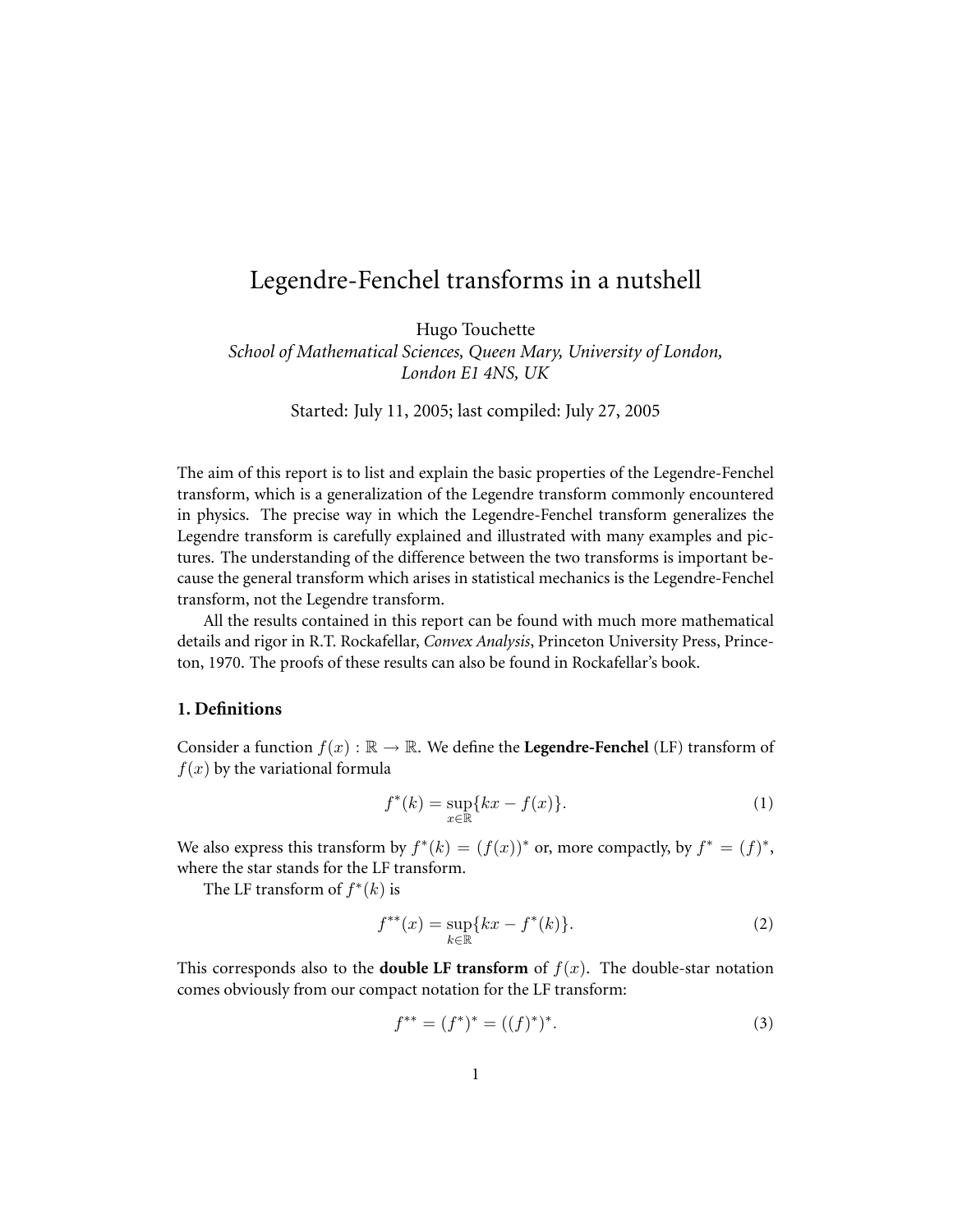**Remark 1.** LF transforms can also be defined using an infimum (min) rather than a supremum (max):

$$
g^*(k) = \inf_{x \in \mathbb{R}} \{ kx - g(x) \}. \tag{4}
$$

Transforming one version of the LF transform to the other is just a matter of introducing minus signs at the right place. Indeed,

$$
-f^*(k) = -\sup_x\{kx - f(x)\} = \inf_x\{-kx + f(x)\},\tag{5}
$$

so that

$$
g^*(q) = \inf_x \{ qx - g(x) \},\tag{6}
$$

making the transformations  $g(x) = -f(x)$  and  $g^*(q) = -f^*(k = -q)$ .

**Remark 2.** The Legendre-Fenchel transform is often referred to in physics as the **Legendre transform**. This does not do justice to Fenchel who explicitly studied the variational formula (1), and applied it to nondifferentiable as well as nonconvex functions. What Legendre actually considered is the transform defined by

$$
f^*(k) = kx_k - f(x_k)
$$
\n<sup>(7)</sup>

where  $x_k$  is determined by solving

$$
f'(x) = k.\t\t(8)
$$

This form is more limited in scope than the LF transform, as it applies only to differentiable functions, and, we shall see later, convex functions. In this sense, the LF transform is a generalization of the Legendre transform, which reduces to the Legendre transform when applied to convex, differentiable functions. We shall comment more on this later.

**Remark 3.** The LF transform is not necessarily **self-inverse** (we also say **involutive**); that is to say,  $f^{**}$  need not necessarily be equal to f. The equality  $f^{**} = f$  is taken for granted too often in physics; we'll see later in which cases it actually holds and which other cases it does not.

**Remark 4.** The definition of the LF transform can trivially be generalized to functions defined on higher-dimensional spaces (i.e., functions  $f(\mathbf{x}): \mathbb{R}^n \to \mathbb{R}$ , with  $n$  a positive integer) by replacing the normal real-number product  $kx$  by the scalar product  $\mathbf{k} \cdot \mathbf{x}$ , where  $k$  is a vector having the same dimension as  $x$ .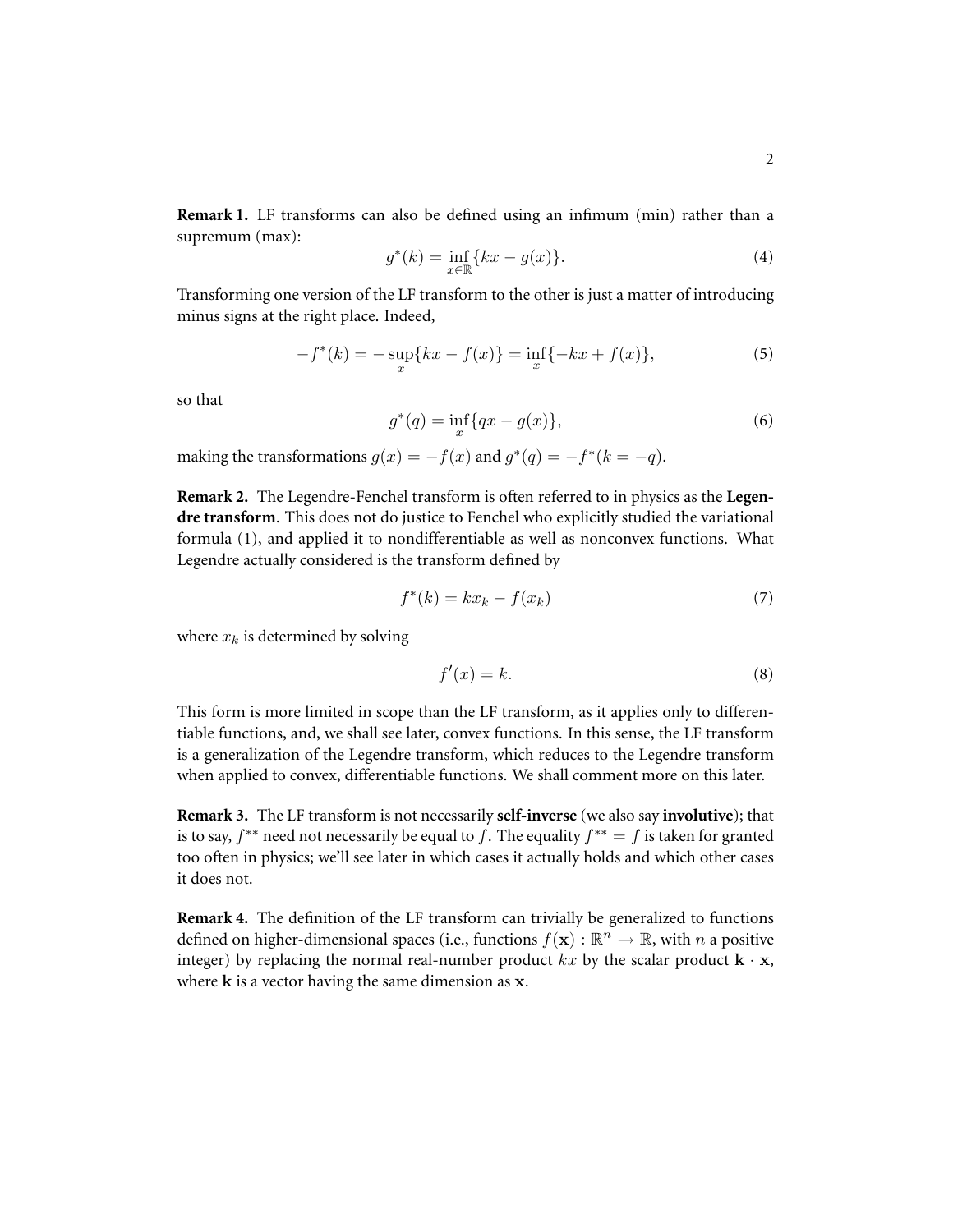**Remark 5.** (Steepest-descent or Laplace approximation). Consider the definite integral

$$
F(k,n) = \int_{\mathbb{R}} e^{n[kx - f(x)]} dx.
$$
 (9)

In the limit  $n \to \infty$ , it is possible to approximate this integral using Laplace Method (or steepest-descent method if  $x \in \mathbb{C}$ ) by locating the maximum value of the integrand corresponding to the maximum value of the exponent  $kx - f(x)$  (assume there's only one such value). This yields,

$$
F(k, n) \approx \exp\left(n \sup_{x \in \mathbb{R}} \{kx - f(x)\}\right).
$$
 (10)

It can be proved that the corrections to this approximation are subexponential in  $n$ , i.e.,

$$
\ln F(k, n) = n \sup_{x \in \mathbb{R}} \{ kx - f(x) \} + o(n).
$$
 (11)

**Remark 6.** (The LF transform in statistical mechanics). Let  $U$  be the energy function of an *n*-body system. In general, the density  $\Omega_n(u)$  of microscopic states of the system having a mean energy  $u = U/n$  scales exponentially with n, which is to say that

$$
\ln \Omega_n = ns(u) + o(n),\tag{12}
$$

where  $s(u)$  is the microcanonical entropy function of the system. (This can be taken as a definition of the microcanonical entropy.) Defining the canonical partition function of the system in the usual way, i.e.,

$$
Z_n(\beta) = \int \Omega_n(u)e^{-n\beta u} du,
$$
\n(13)

we can use Laplace Method to write

$$
\varphi(\beta) = \lim_{n \to \infty} -\frac{1}{n} \ln Z_n(\beta) = \inf_u \{ \beta u - s(u) \}. \tag{14}
$$

Physically,  $\varphi(\beta)$  represents the free energy of the system in the canonical ensemble. So, what the above result shows is that the canonical free energy is the LF transform of the microcanonical entropy ( $\varphi = s^*$ ). The inverse result, namely  $s = \varphi^*$ , is not always true, as will become clear later.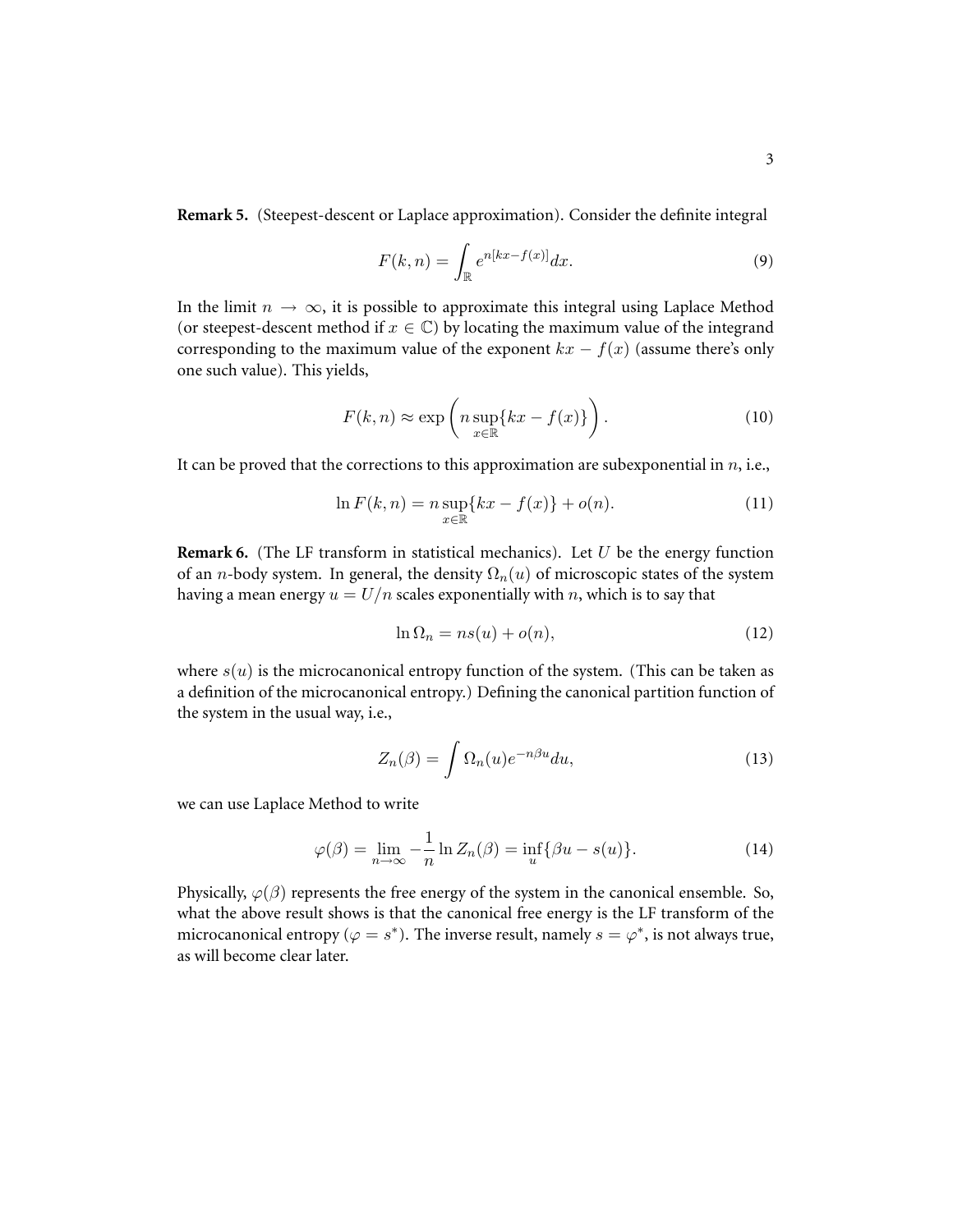## **2. Theory of LF transforms**

The theory of LF transforms deals mainly with two questions:

- Q1: How is the shape of  $f^*(k)$  determined by the shape of  $f(x)$ , and vice versa?
- Q2: When is the LF transform involutive? That is, when does  $f^{**} = ((f)^*)^* = f$ ?

We'll see next that these two questions are answered by using a fundamental concept of convex analysis known as a supporting line.

#### **2.1. Supporting lines**

We say that the function  $f : \mathbb{R} \to \mathbb{R}$  has or admits a **supporting line** at  $x \in \mathbb{R}$  if there exists  $\alpha \in \mathbb{R}$  such that

$$
f(y) \ge f(x) + \alpha(y - x),\tag{15}
$$

for all  $y \in \mathbb{R}$ . The parameter  $\alpha$  is the slope of the supporting line. We further say that a supporting line is **strictly supporting** at  $x$  if

$$
f(y) > f(x) + \alpha(y - x) \tag{16}
$$

holds for all  $y \neq x$ . For these definitions to make sense, we need obviously to have  $f < \infty$ .

**Remark 7.** For convenience, it is useful to replace the expression "f admits a supporting line at  $x^{\prime\prime}$  by "f is **convex** at  $x^{\prime\prime}$ . So, from now on, the two expressions mean the same (this is a definition). If f does not admit a supporting line at x, then we shall say that f is **nonconvex** at x.

The geometrical interpretation of supporting lines is shown in Figure 1. In this figure, we see that

- The point  $a$  admits a supporting line ( $f$  is convex at  $a$ ). The supporting line has the property that it touches  $f$  at the point  $(a, f(a))$  and lies *beneath* the graph of  $f(x)$  for all x; hence the term "supporting".
- The supporting line at a is strictly supporting because it touches the graph of  $f(x)$ only at  $a$ . In this case, we say that  $f$  is strictly convex at  $a$ .
- The point b does not admit any supporting lines; any lines passing through  $(b, f(b))$ must cross the graph of  $f(x)$  at some point. In this case, we also say that f is nonconvex at b.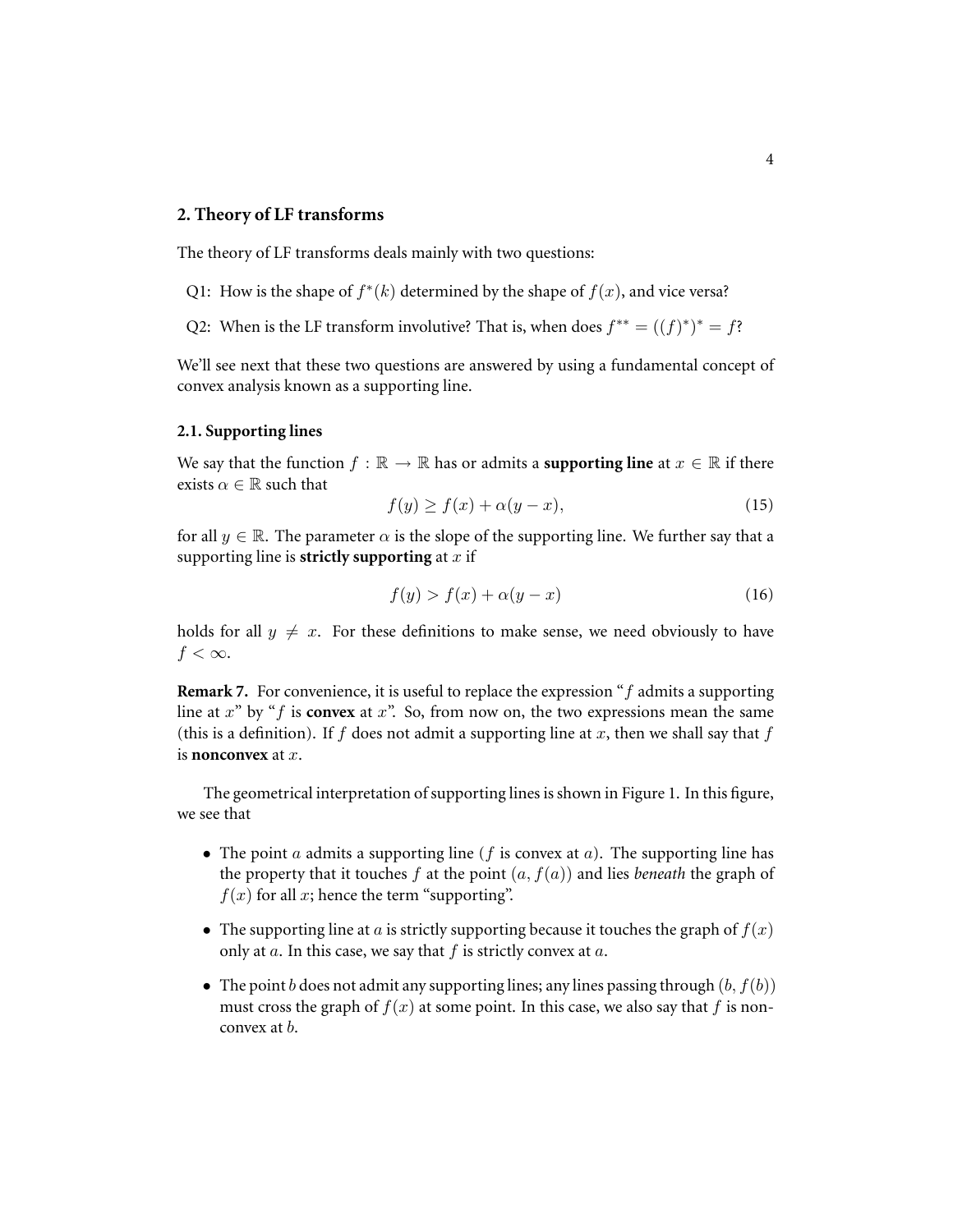

Figure 1: Geometric interpretation of supporting lines.

 $\bullet$  The point c admits a supporting line which is non-strictly supporting, as it touches another point (d) of the graph of  $f(x)$ . (The points c and d share the same supporting line.)

From this picture, we easily deduce the following result:

**Proposition 1.** If f admits a supporting line at x and  $f'(x)$  exists, then the slope  $\alpha$  of the supporting line must be equal to  $f'(x)$ . In other words, for differentiable functions, a supporting line is also a **tangent** line.

## **2.2. Convexity properties**

Before answering Q1 and Q2, let us pause briefly for two important results, which we state without proofs.

**Theorem 2.**  $f^*(k)$  is an always convex function of k (independently of the shape of f).

**Corollary 3.**  $f^{**}(x)$  is an always convex function of x (again, independently of the shape of  $f$ ).

The precise meaning of convex here is that  $f^*$  (or  $f^{**}$ ) admits a supporting line at all k (all x, respectively). More simply, it means that  $f^*$  and  $f^{**}$  are ∪-shaped.<sup>1</sup>

Note that these results tell us already that the LF transform cannot always be involutive. Indeed,  $f^{**}(x)$  is convex even if  $f(x)$  is not, so that  $f \neq f^{**}$  if  $f$  is not everywhere convex. We'll see later that this is the only problematic case.

 $1$ <sup>1</sup>There seems to be some confusion in the literature about the definitions of "concave" and "convex." The Webster (7th Edition), for one, defines a ∪-shaped function to be *concave* rather than convex. However, most mathematical textbooks will agree in defining the same function to be convex.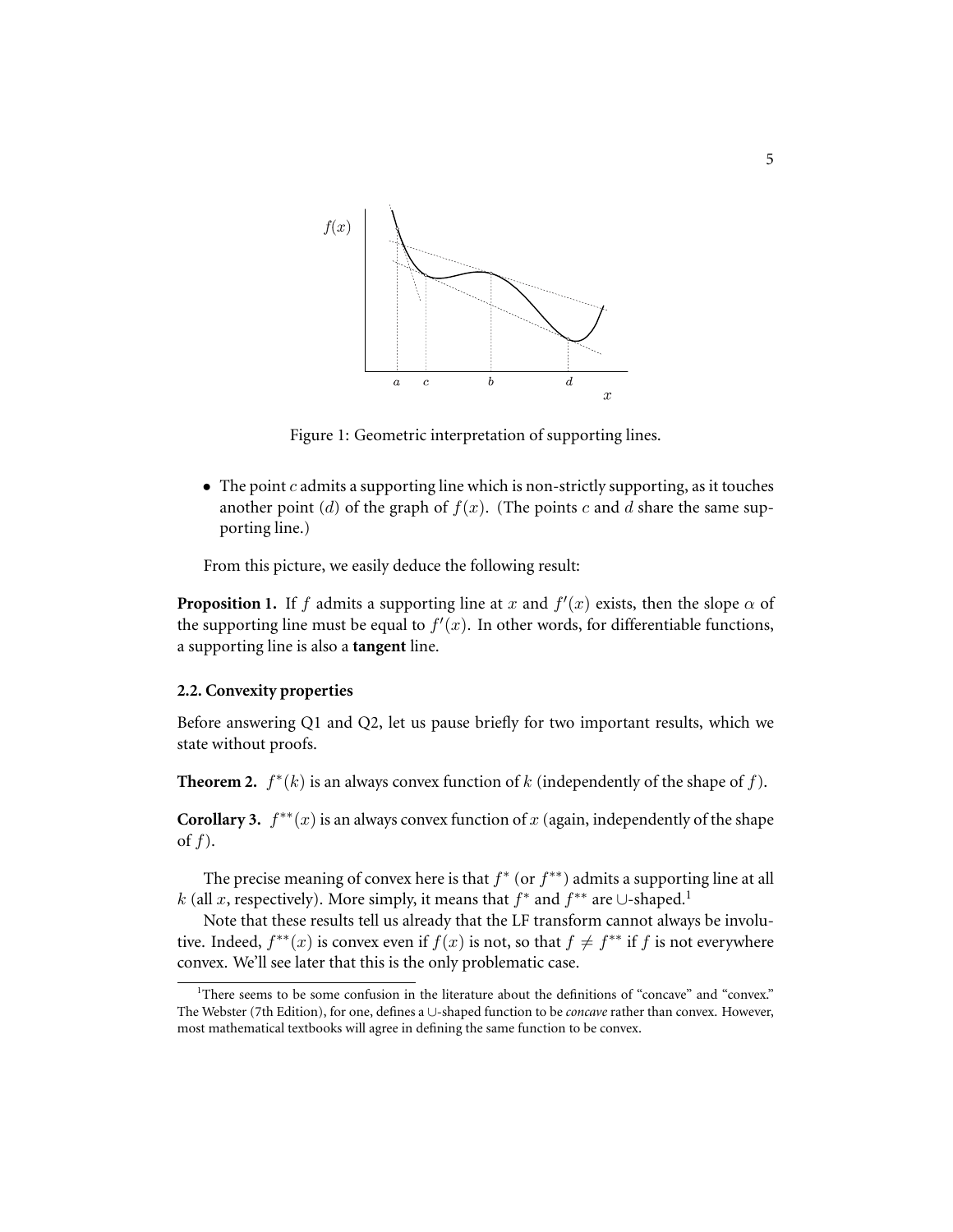

Figure 2: Illustration of the duality property for supporting lines: points of  $f$  are transformed into slopes of  $f^*$ , and slopes of  $f$  are transformed into points of  $f^*$ .

#### **2.3. Supporting line duality**

We now answer our first question (Q1): How is the shape of  $f^*(k)$  determined by the shape of  $f(x)$ , and vice versa? A partial answer is provided by the following result:

**Theorem 4.** If f admits a supporting line at x with slope  $k$ , then  $f^*$  at  $k$  admits a supporting line with slope  $x$ .

This theorem is illustrated in Figure 2. The next theorem covers the special case of strict convexity.

**Theorem 5.** If f admits a strict supporting line at x with slope  $k$ , then  $f^*$  admits a tangent supporting line at k with slope  $f^{*'}(k) = x$ . (Hence  $f^*$  is differentiable in this case in addition to admit a supporting line.)

# **2.4. Inversion of LF transforms**

The answer to Q2 ( $f \stackrel{?}{=} f^{**}$ ) is provided by the following result:

**Theorem 6.**  $f(x) = f^{**}(x)$  if and only if f admits a supporting line at x.

Thus, from the point of view of  $f(x)$ , we have that the LF transform is involutive at x if and only if f is convex at x (in the sense of supporting lines). Changing our point of view to  $f^*(k)$ , we have the following:

**Theorem 7.** If  $f^*$  is differentiable at k, then  $f = f^{**}$  at  $x = f^{*'}(k)$ .

We'll see later with a specific example that the differentiability property of  $f^*$  is sufficient (as stated) but non-necessary for  $f = f^{**}$ . For now, we note the following obvious corollary: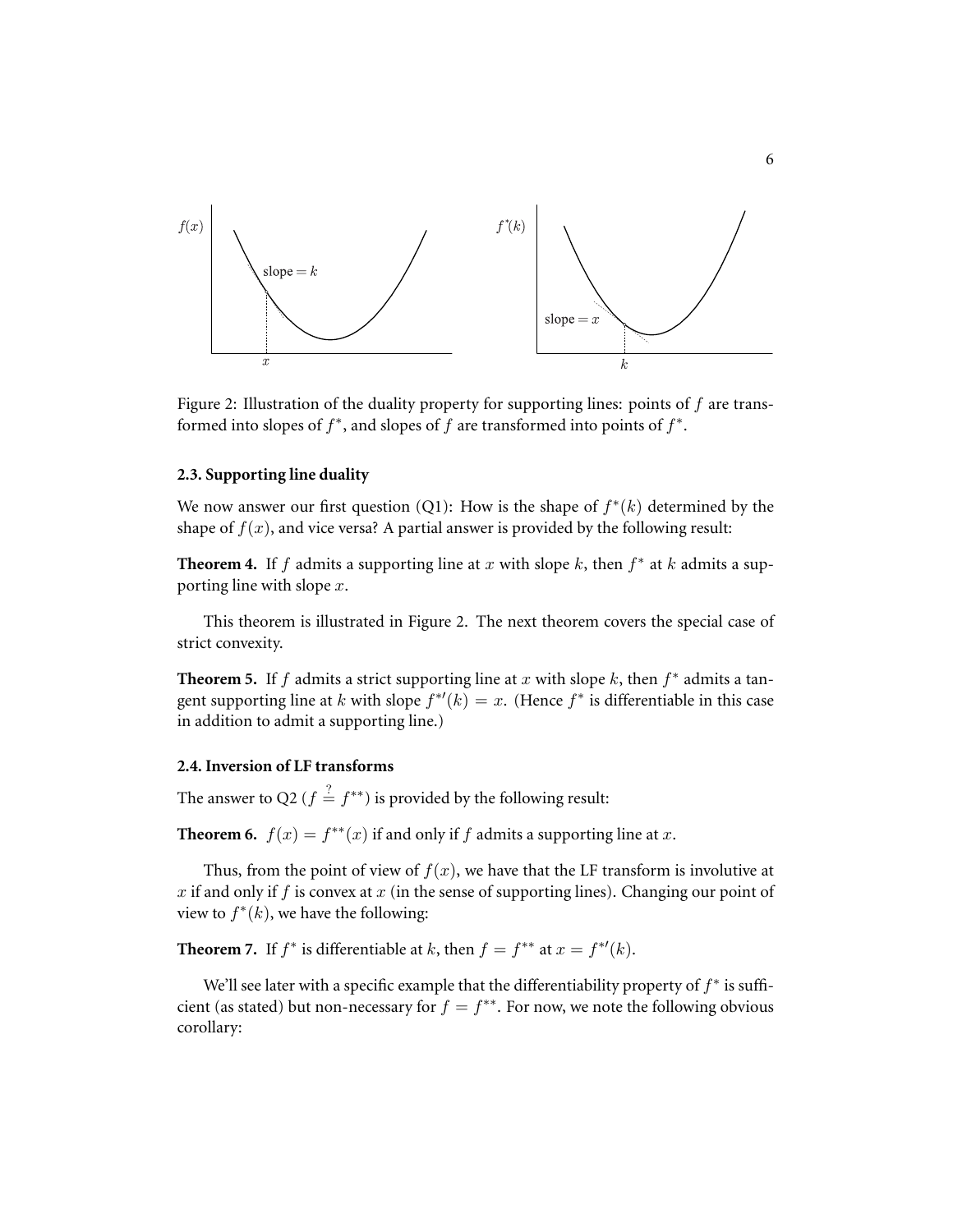**Corollary 8.** If  $f^*(k)$  is everywhere differentiable, then  $f(x) = f^{**}(x)$  for all x.

This says in words that the LF transform is completely involutive if  $f^*(k)$  is everywhere differentiable.

We end this section with another corollary and a result which helps us visualize the meaning of  $f^{**}(x)$ .

**Corollary 9.** A convex function can always be written as the LF transform of another function. (This is not true for nonconvex functions.)

**Theorem 10.**  $f^{**}(x)$  is the largest convex function satisfying  $f^{**}(x) \le f(x)$ .

Because of this result, we call  $f^{**}(x)$  the **convex envelope** or **convex hull** of  $f(x)$ . We'll precise the meaning of these expressions in the next section.

## **3. Some particular cases**

We consider in this section a number of examples which help visualize the meaning and application of all the results presented in the previous section. All of the examples considered arise in statistical mechanics.

## **3.1. Differentiable, convex functions**

The LF transform

$$
f^*(k) = \sup_x \{ kx - f(x) \}
$$
 (17)

is in general evaluated by finding the critical points  $x_k$  (there could be more than one) which maximize the function

$$
F(x,k) = kx - f(x). \tag{18}
$$

In mathematical notation, we express  $x_k$  in the following manner:

$$
x_k = \arg\sup_x F(x,k) = \arg\sup_x \{kx - f(x)\},\tag{19}
$$

where "arg sup" reads "arguments of the supremum," and mean in words "points at which the maximum occurs."

Now, assume that  $f(x)$  is everywhere differentiable. Then, we can find the maximum of  $F(x, k)$  using the common rules of calculus by solving

$$
\frac{\partial}{\partial x}F(x,k) = 0,\t\t(20)
$$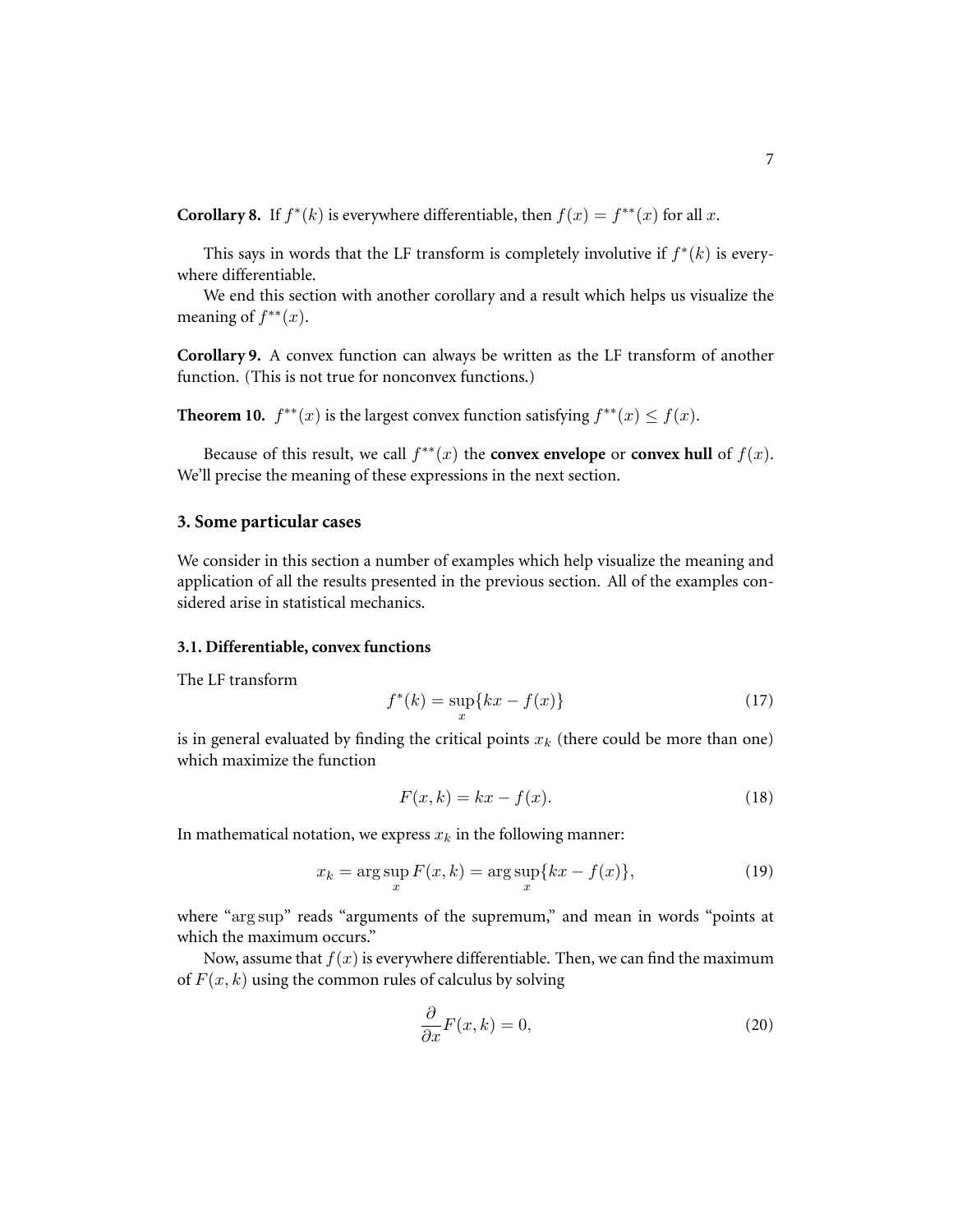for a fixed value of k. Given the form of  $F(x, k)$ , this is equivalent to solving

$$
k = f'(x) \tag{21}
$$

for x given k. As noted before, there could be more than one critical points of  $F(x, k)$ that would solve here the above differential equation. To make sure that there is actually only one solution for every  $k \in \mathbb{R}$ , we need to impose the following two conditions on f:

- 1.  $f'(x)$  is continuous and monotonically increasing for increasing x;
- 2.  $f'(x) \to \infty$  for  $x \to \infty$  and  $f'(x) \to -\infty$  for  $x \to -\infty$ .

Given these, we are assured that there exists a unique value  $x_k$  for each  $k \in \mathbb{R}$  satisfying  $k = f'(x_k)$  and which maximizes  $F(x, k)$ . As a result, we can write

$$
f^*(k) = kx_k - f(x_k),\tag{22}
$$

where

$$
f'(x_k) = k.\t\t(23)
$$

These two equations define precisely what the Legendre transform of  $f(x)$  is (as opposed to the LF transform, which is defined with the sup formula). Accordingly, we have proved that the LF transform reduces to the Legendre transform for differentiable and strictly convex functions. (The strictly convex property results from the monotonicity of  $f'(x)$ .) Since  $f(x)$  at this point is convex by assumption, we must have  $f = f^{**}$  for all x. Therefore, the Legendre transform must be involutive (always), and the inverse Legendre transform is the Legendre transform itself; in symbol,

$$
f(x) = k_x x - f^*(k_x),
$$
 (24)

where  $k_x$  is the unique solution of

$$
f^{*'}(k) = x.\tag{25}
$$

#### **3.2. Function having a nondifferentiable point**

What happens if  $f(x)$  has one or more nondifferentiable points? Figure 3 shows a particular example of a function  $f(x)$  which is nondifferentiable at  $x_c$ . What does its LF transform  $f^*(k)$  look like?

The answer is provided by what we have learned about supporting lines. Let's consider the differentiable and nondifferentiable parts of  $f(x)$  separately: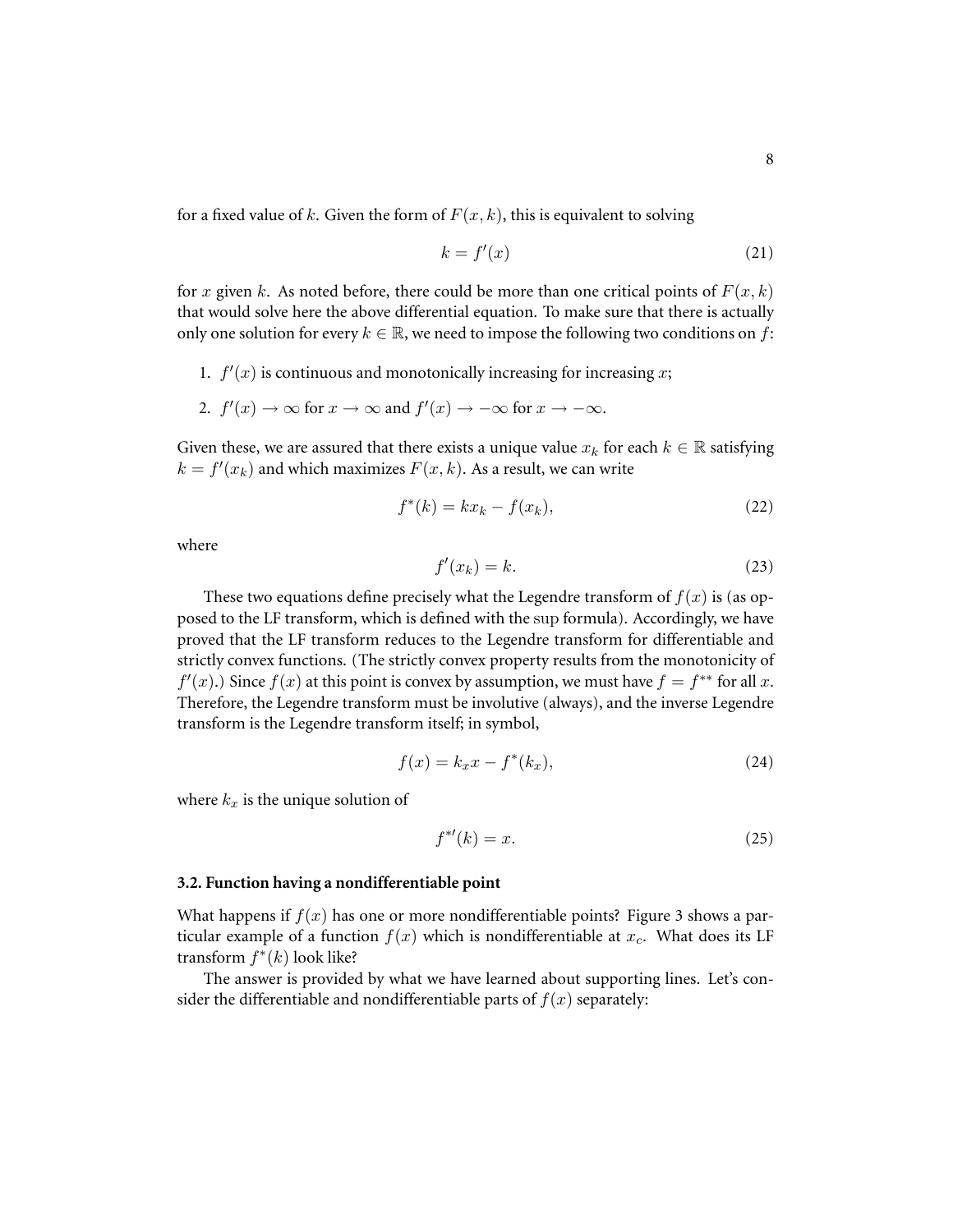

Figure 3: Function having a nondifferentiable point; its LF transform is affine.

- Differentiable points of f: Each point  $(x, f(x))$  on the differentiable branches of  $f(x)$  admits a strict supporting line with slope  $f'(x) = k$ . From the results of the previous section, we then know that these points are transformed at the level of  $f^*(k)$  into points  $(k, f^*(k))$  admitting supporting line of slopes  $f^{*'}(k) = x$ . For example, the differentiable branch of  $f(x)$  on the left (branch a in Figure 3) is transformed into a differentiable branch of  $f^*(k)$  (branch  $a'$ ) which extends over all  $k \in (-\infty, k_l]$ . This range of  $k$ -values arises because the slopes of the leftbranch of  $f(x)$  ranges from  $-\infty$  to  $k_l.$  Similarly, the differentiable branch of  $f(x)$ on the right (branch b) is transformed into the right differentiable branch of  $f^*(k)$ (branch b'), which extends from  $k_h$  to  $+\infty$ . (Note that, for the two differentiable branches, the LF transform reduces to the Legendre transform.)
- Nondifferentiable point of f: The nondifferentiable point  $x_c$  admits not one but infinitely many supporting lines with slopes in the range  $\left[ k_l, k_h \right]$ . As a result, each point of  $f^*(k)$  with  $k \in [k_l, k_h]$  must admit a supporting line with constant slope  $x_c$  (branch c'). That is,  $f^*(k)$  must have a constant slope  $f^{*'}(k) = x_c$  in the interval  $[k_l, k_h]$ . We say in this case that  $f^*(k)$  is **affine** or **linear** over  $(k_l, k_h)$ . (The affinity interval is always the open version of the interval over which  $f^*$  has constant slope.)

The case of functions having more than one nondifferentiable point is treated similarly by considering each nondifferentiable point separately.

#### **3.3. Affine function**

Since  $f(x)$  in the previous example is convex,  $f(x) = f^{**}(x)$  for all x, and so the roles of f and  $f^*$  can be inverted to obtain the following: a convex function  $f(x)$  having an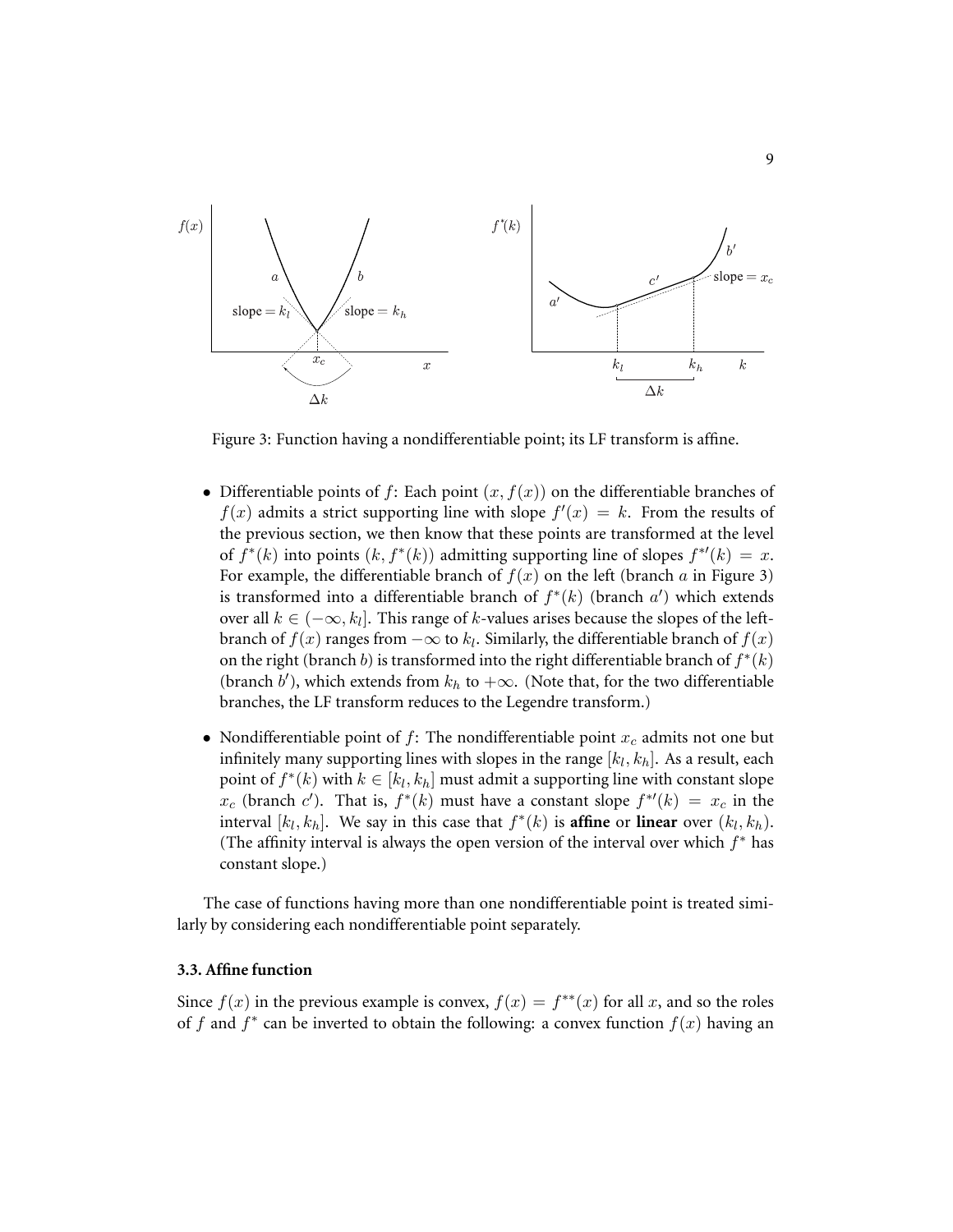

Figure 4: Nondifferentiable points are transformed into affine parts under the action of the LF transform and vice versa.

affine part has a LF transform  $f^*(k)$  having one nondifferentiable point; see Figure 4. More precisely, if  $f(x)$  is affine over  $(x_l, x_h)$  with slope  $k_c$  in that interval, then  $f^*(k)$ will have a nondifferentiable point at  $k_c$  with left- and right-derivatives at  $k_c$  given by  $x_l$ and  $x_h$ , respectively.

#### **3.4. Bounded-domain function with infinite slopes at boundaries**

Consider the function  $f(x)$  shown in Figure 5. This function has the particularity to be defined only on a bounded domain of x-values, which we denote by  $[x_l, x_h]$ . Furthermore,  $f'(x) \to \infty$  as  $x \to x_l + 0$  and  $x \to x_h - 0$  (the derivative of f blows up near at the boundaries). Outside the interval of definition of  $f(x)$ , we formally set  $f(x) = \infty$ .

To determine the shape of  $f^*(k)$ , we use again what we know about supporting lines of f and  $f^*$ . All points  $(x, f(x))$  with  $x \in (x_l, x_h)$  admit a strict supporting line with slope  $k(x)$ . These points are represented at the level of  $f^*$  by points  $(k(x), f^*(k(x)))$ having a supporting line of slope  $x.$  As  $x$  approaches  $x_l$  from the right, the slope of  $f(x)$ diverges to  $-\infty$ . At the level of  $f^*$ , this implies that the slope of the supporting line of  $f^*$  reaches  $x_l$  as  $k \to -\infty$ . Similarly, since the slope of  $f(x)$  goes to  $+\infty$  as  $x \to x_h$ , the slope of the supporting line of  $f^*$  reaches the value  $x_h$  as  $k \to +\infty$ ; see Figure 5.

Note, finally, that  $f = f^{**}$  since f is convex. This means that we can invert the roles of  $f$  and  $f^*$  in this example just like in the previous one to obtain the following: the LF transform of a convex function which is asymptotically linear is a convex function which is finite on a bounded domain with diverging slopes at the boundaries.

#### **3.5. Bounded-domain function with finite slopes at boundaries**

Consider now a variation of the previous example. Rather than having diverging slopes at the boundaries  $x_l$  and  $x_h$ , we assume that  $f(x)$  has finite slopes at these points. We denote the right-derivative of f at  $x_l$  by  $k_l$  and its left-derivative at  $x_h$  by  $k_h$ .

For this example, everything works as in the previous example except that we have to be careful about the boundary points. As in the case of nondifferentiable points, f at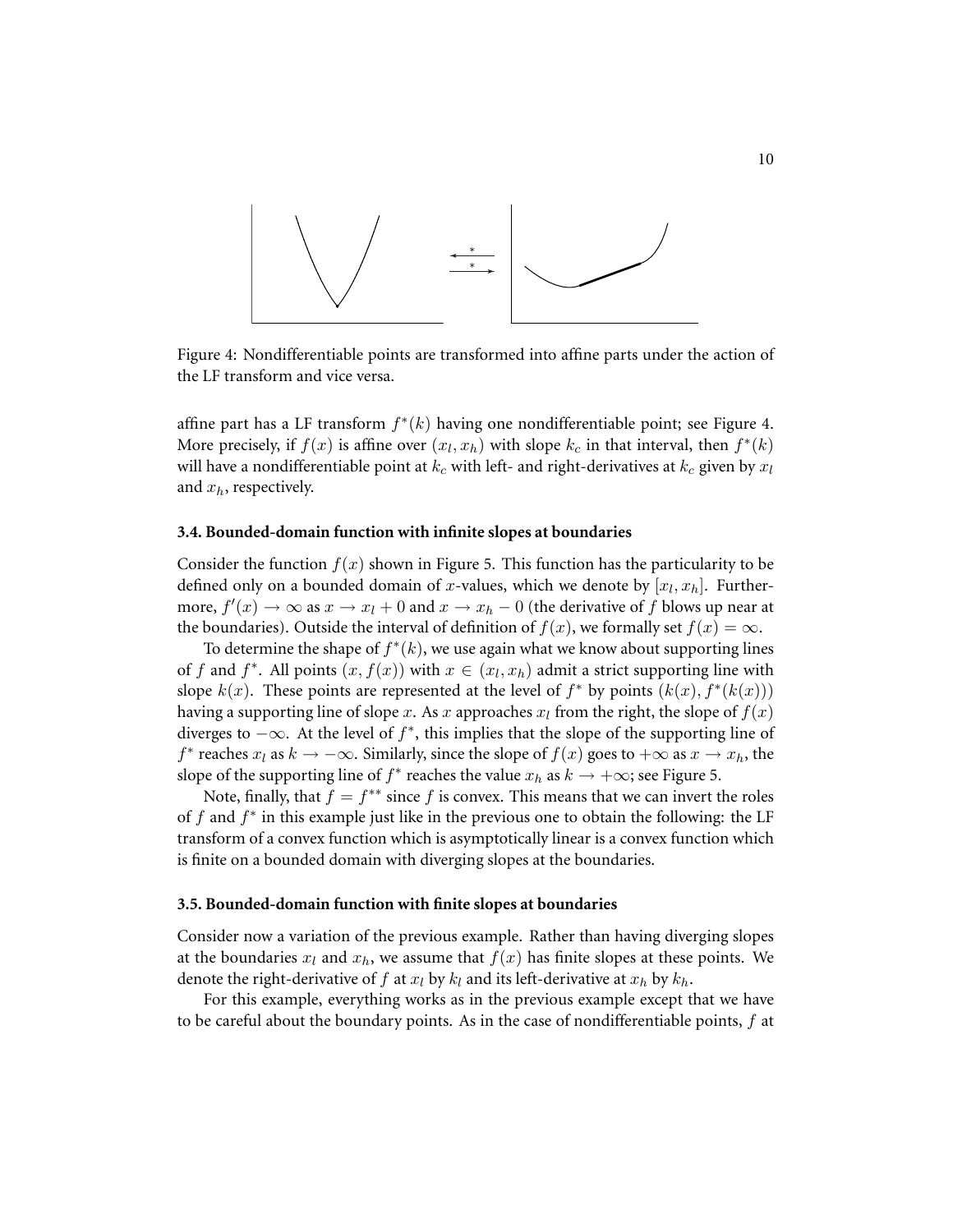

Figure 5: Function defined on a bounded domain with diverging slopes at boundaries; its LF transform is asymptotically linear as  $|k| \to \pm \infty$ .



Figure 6: Function defined on a bounded domain with finite slopes at boundaries; its LF transform has affine parts outside some interior domain.

 $x_h$  admits not one but infinitely many supporting lines with slopes taking values in the range  $[k_h, \infty)$ . At the level of  $f^*$ , this means that all points  $(k, f^*(k))$  with  $k \in [k_h, \infty)$ have supporting lines with constant slope  $x_h$ ; that is,  $f^*(k)$  is affine past  $k_h$  with slope  $x_h$ . Likewise, f at  $x_l$  admits an infinite number of supporting lines with slopes now ranging from  $-\infty$  to  $k_l$ . As a consequence,  $f^*$  must be affine over the range  $(-\infty, k_l)$ with constant slope  $x_l$ ; see Figure 6.

## **3.6. Nonconvex function**

Our last example is quite interesting, as it illustrates the precise case for which the LF transform is not involutive, namely nonconvex functions.

The function that we consider is shown in Figure 7; it has three branches having the following properties:

• Branch a: The points on this branch, which extends from  $x = -\infty$  to  $x_l$ , admit strict supporting lines. This branch is thus transformed into a differentiable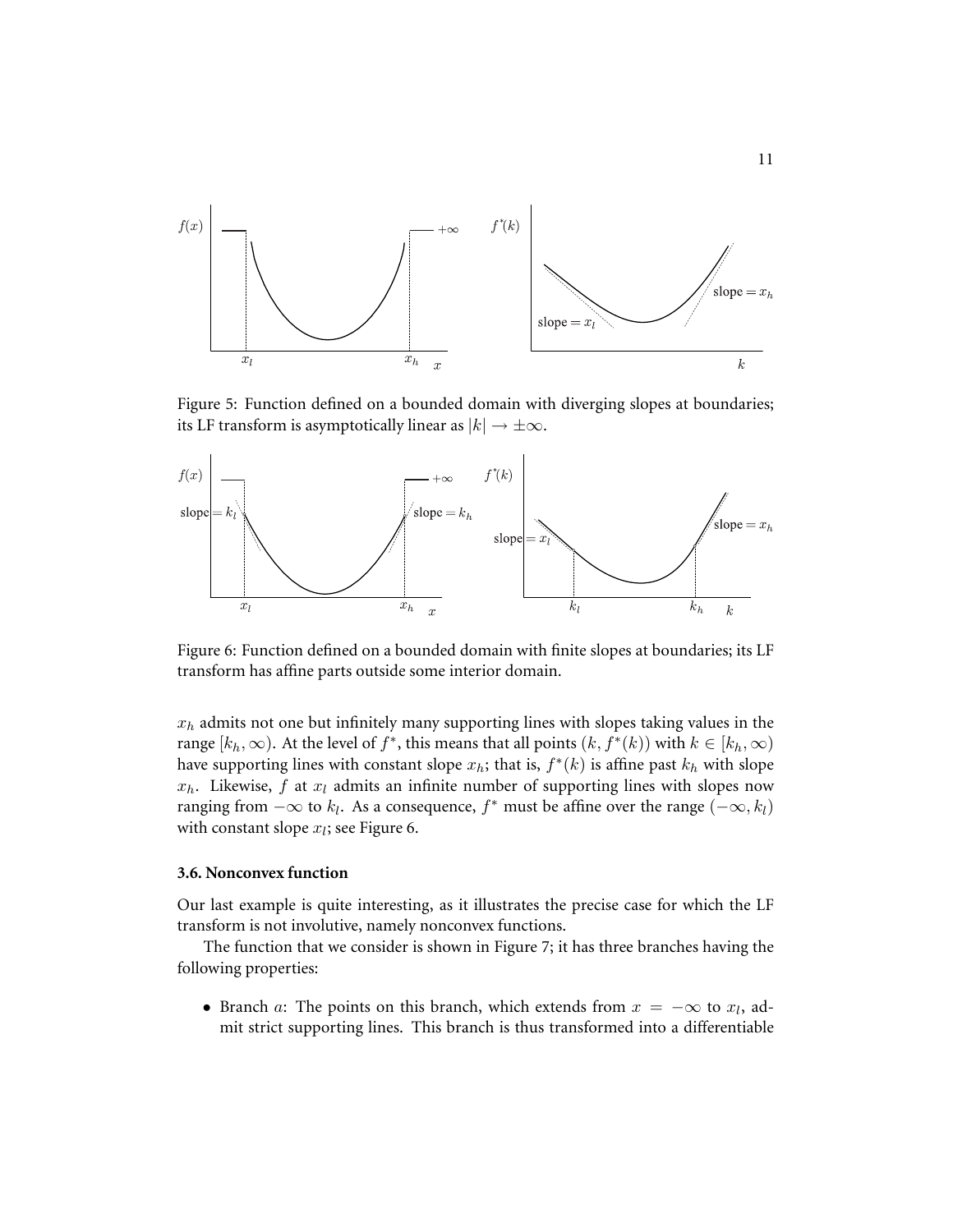

Figure 7: Nonconvex function; its LF transform has a nondifferentiable point.

branch at the level of  $f^*$  (branch  $a'$ ).

- Branch b: Similarly as for branch a.
- Branch  $c$ : None of the points on this branch, which extends from  $(x_l, x_h)$ , admit supporting lines. This means that these points are not represented at the level of  $f^*$ . In other words, there is not one point of  $f^*$  which admits a supporting line with slope in the range  $(x_l, x_h)$ . (That would contradict the fact that  $f^*$  has a supporting line at k with slope x if and only if f admits a supporting line at x with slope  $k$ .)

These three observations have two important consequences (see Figure 7):

- 1.  $f^*(k)$  must have a nondifferentiable point at  $k_c$ , with  $k_c$  equal to the slope of the supporting line connecting the two points  $(x_l, f(x_l))$  and  $(x_h, f(x_h))$ . This follows since  $x_l$  and  $x_h$  share the same supporting line of slope  $k_c$ . Thus, in a way,  $f^*$ must have two slopes at  $k_c$ .
- 2. Define the **convex extrapolation** of  $f(x)$  to be the function obtained by replacing the nonconvex branch of  $f(x)$  (branch c) by the supporting line connecting the two convex branches of  $f$  ( $a$  and  $b$ ). Then, both the LF transforms of  $f$  and its convex extrapolation yield  $f^*$ . This is evident from our previous working of nondifferentiable and affine functions. It should also be evident from the example of nondifferentiable functions that the convex extrapolation of  $f$  is nothing but  $f^{**}$ , the double LF transform of  $f$ . This explains why we call  $f^{**}$  the convex envelope of  $f$ .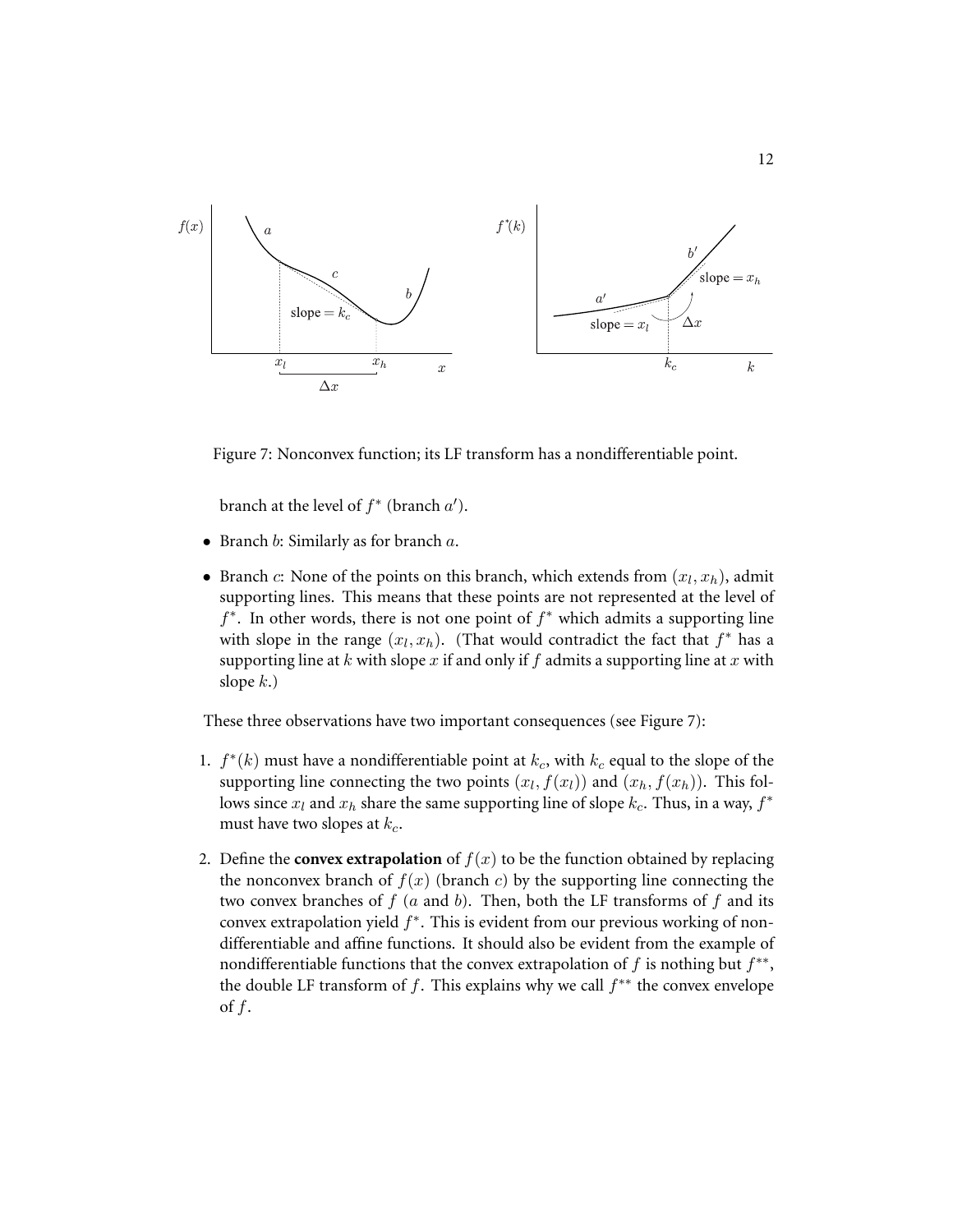

Figure 8: Structure of the LF transform for nonconvex functions.

To summarize, note that, as a result of Point 2 above, we have

$$
(f^{**})^* = (f)^* = f^*.
$$
 (26)

Also, for the example considered, we have

$$
(f^*)^* = f^{**} \neq f.
$$
 (27)

Overall, this means that the LF transform has the following structure:

$$
f \to f^* \rightleftharpoons f^{**},\tag{28}
$$

where the arrows stand for the LF transform; see Figure 8. This diagram clearly shows that the LF transform is non-involutive in general. For convex functions, i.e., functions admitting supporting lines everywhere, the diagram reduces to

$$
f \rightleftharpoons f^*.\tag{29}
$$

That is, in this case, the LF transform is involutive (see Theorem 6).

# **4. Important results to remember**

- The LF transform yields only convex functions:  $f^* = (f)^*$  is convex and so is  $f^{**} = (f^*)^*.$
- The shape of  $f^*$  is determined from the shape of  $f$  by using the duality relationship which exists between the supporting lines of  $f^*$  and those of  $f$ .
	- **–** Points of f are transformed into slopes of f ∗ , and slopes of f are transformed into points of  $f^*$ .
	- **–** Nondifferentiable points of f are transformed, through the action of the LF transform, into affine branches of  $f^*$ .